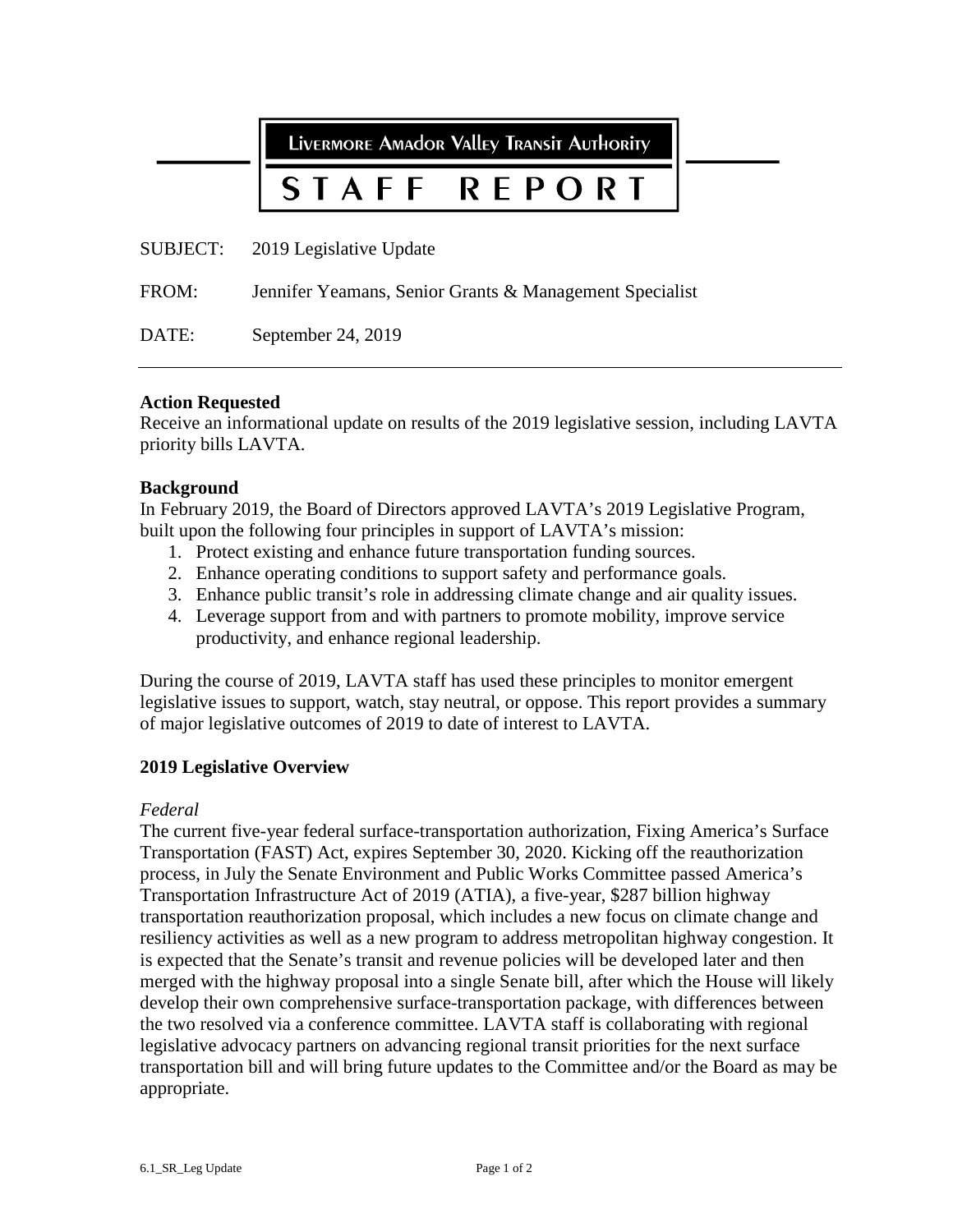# *State*

September 13 was the last year for bills to be enacted next year to be passed out of the Legislature. The Governor has until October 13 to either sign or veto bills passed by the Legislature in 2019. Attachment 1 provides an update on the current status of LAVTA priority bills. This list adds AB 784 (Mullin), which would exempt public transit agencies from state sales tax on the purchase of specified zero-emission buses, which received broad support from California's public transit industry and as of this writing is awaiting the Governor's signature.

Of the bills LAVTA supported in 2019, one (AB 1350 related to the Youth Transit Pass Pilot Program) was held over to be a two-year bill. The other (SB 152, related to the state's Active Transportation Program) died in the Senate. SB 336 (Dodd) related to Shared Autonomous Vehicles, for which LAVTA adopted a Watch position, was held in the Assembly as a twoyear bill. Staff will provide updates on the two-year bills as may be appropriate as part of next year's Legislative Program.

# *Regional*

During 2019, regional business groups and other interested transportation advocacy groups began early planning and outreach activities for a regional "mega-measure" of tax-funded improvements intended to substantially overhaul and improve the Bay Area's transit infrastructure and services. These efforts are being modeled after recent successful campaigns passed in Los Angeles and Seattle. Backers are currently conducting outreach to the region's transit agencies, including LAVTA, to develop a project list that they hope might garner the required two-thirds support of Bay Area voters should it be placed on the ballot as early as 2020. Staff will provide further updates on the Faster Bay Area measure at your meeting.

# **Next Steps**

Staff will return to the Finance and Administration Committee in early 2020 with a draft 2020 Legislative Program for Committee input prior to advancing to the Board of Directors for approval.

# **Recommendation**

None — information only.

# Attachments:

1. State Priority Legislation Update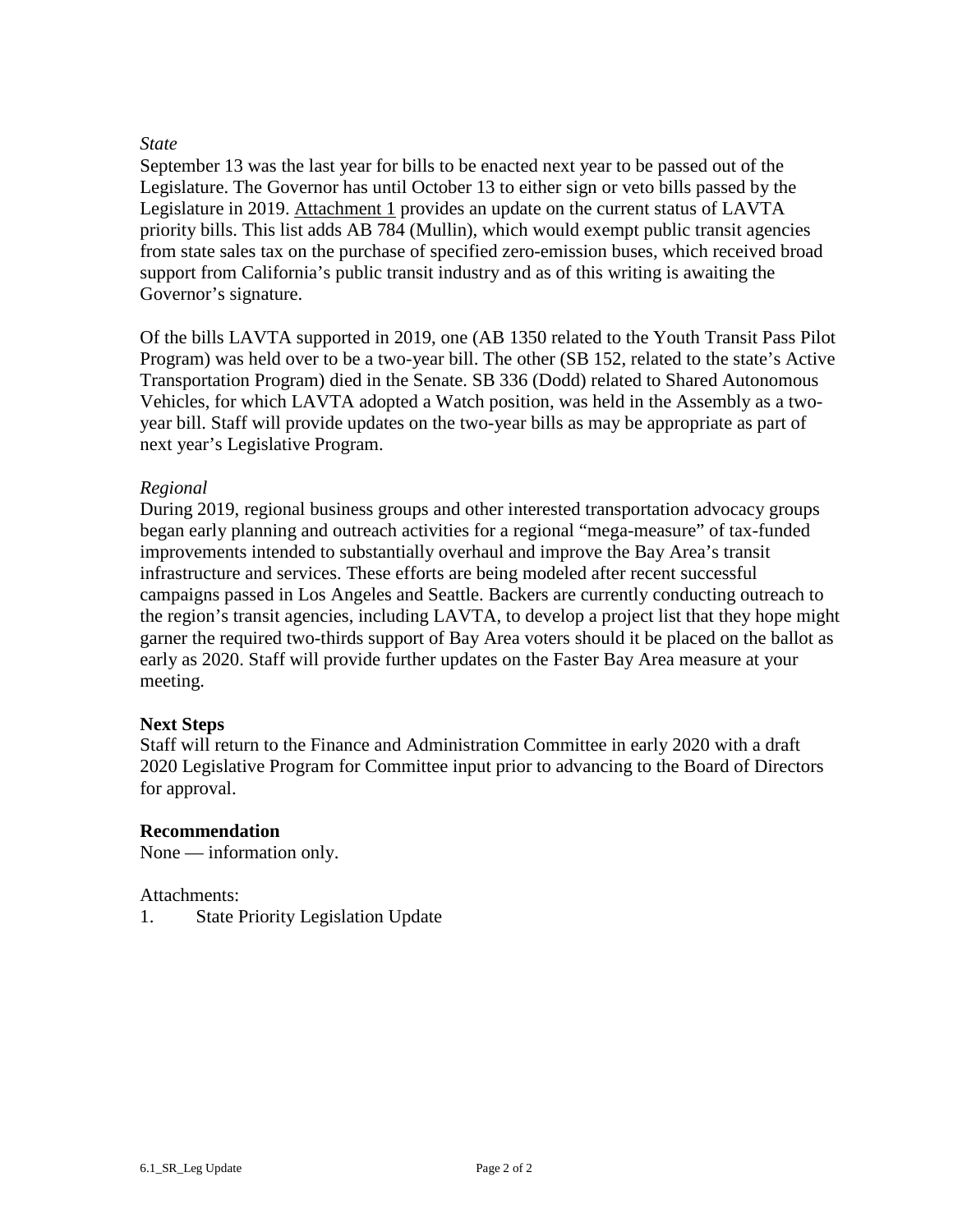# **State Priority Legislation Update 2019–20 Session September 19, 2019**

| <b>Bill</b>               | <b>Current</b><br><b>Text</b> | <b>Status</b>        | <b>Description</b>                                                                                                                                                                                                                                                                                                                                                                                                                                                                                                                                                                                                                                                                                                                                                           | <b>Related LAVTA</b><br>Legislative Agenda<br><b>Goal or Principle</b>      | <b>LAVTA</b><br><b>Position</b> |
|---------------------------|-------------------------------|----------------------|------------------------------------------------------------------------------------------------------------------------------------------------------------------------------------------------------------------------------------------------------------------------------------------------------------------------------------------------------------------------------------------------------------------------------------------------------------------------------------------------------------------------------------------------------------------------------------------------------------------------------------------------------------------------------------------------------------------------------------------------------------------------------|-----------------------------------------------------------------------------|---------------------------------|
| <b>AB 784</b><br>(Mullin) | Amended<br>8/30/2019          | Enrolled             | Sales and use taxes: exemption: California Hybrid and Zero-Emission<br>Truck and Bus Voucher Incentive Project: transit buses. This bill would,<br>until January 1, 2024, provide an exemption from state sales and use<br>taxes with respect to the sale in this state of, and the storage, use, or<br>other consumption in this state of, specified zero-emission technology<br>transit buses sold to specified public agencies. This exemption would not<br>apply to specified state sales and use taxes from which the proceeds are<br>deposited into the Local Revenue Fund, the Local Revenue Fund 2011, or<br>the Local Public Safety Fund. This bill would specify that this exemption<br>does not apply to local sales and use taxes or transactions and use taxes. | Protect existing and<br>enhance future<br>transportation<br>funding sources |                                 |
| AB 1350<br>(Gonzalez)     | Amended<br>3/26/2019          | Assembly<br>Two-Year | Youth Transit Pass Pilot Program. Would create the Youth Transit<br>Pass Pilot Program upon the appropriation of moneys from the<br>Greenhouse Gas Reduction Fund by the Legislature, and would<br>require the department to administer the program. The bill would<br>require the department to award available moneys to eligible<br>participants, as defined, to provide free transit passes to persons<br>under the age of 25 through new or existing transit pass programs, as<br>specified.                                                                                                                                                                                                                                                                            | Protect existing and<br>enhance future<br>transportation<br>funding sources | Support                         |